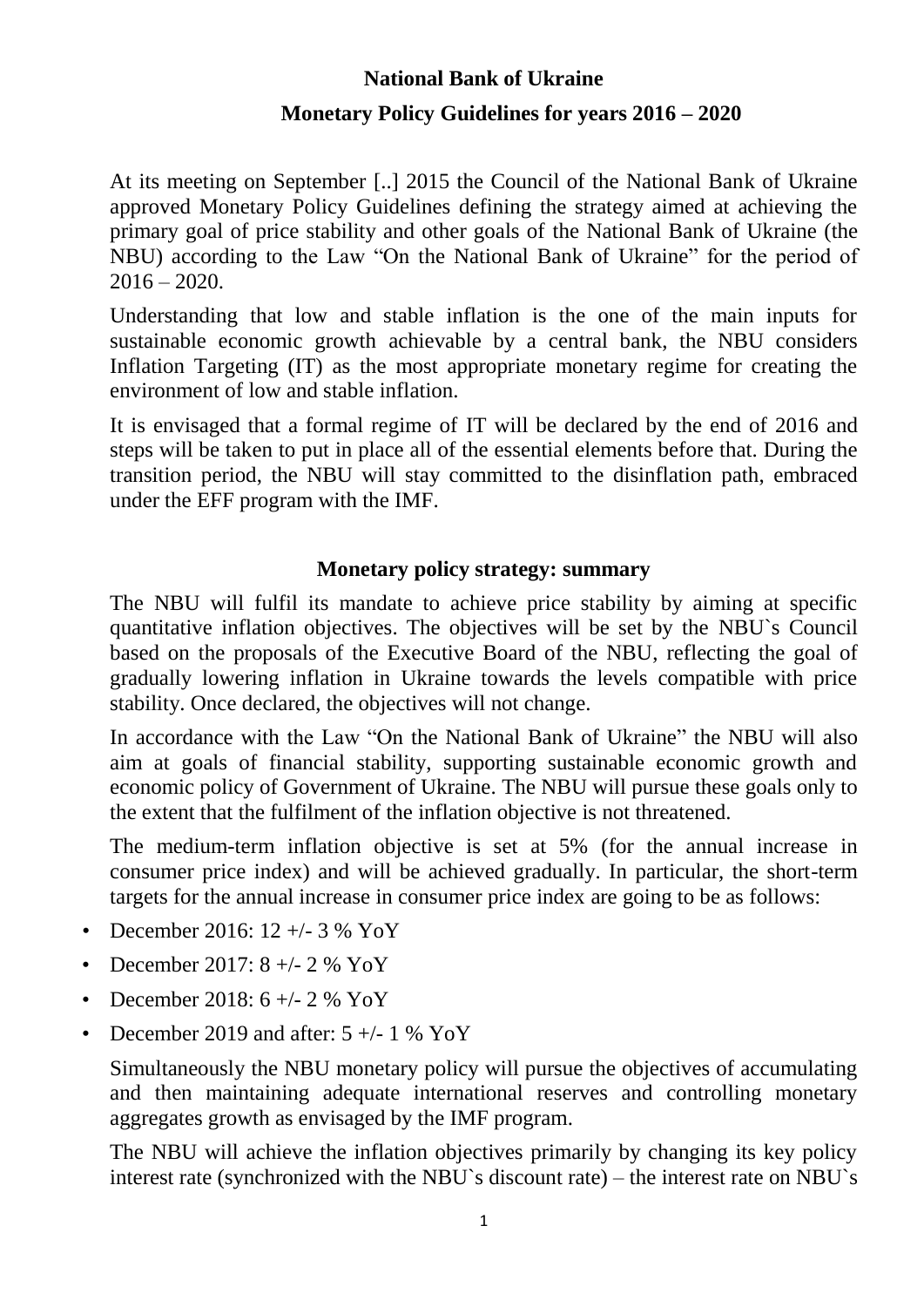operations, which have the largest market-moving effect. Other monetary policy instruments will have supportive roles; they should contribute to a smooth transmission of the key policy rate in the economy and balanced development of financial markets. In particular, the NBU will take all necessary measures to pursue a floating exchange rate regime.

The Executive Board of the NBU will take decisions on changes in its key policy instrument at pre-announced dates on the basis of economic and inflation outlook, elaborated by the staff.<sup>1</sup> The results and substance of the policy deliberations will be announced and explained to the public.

The NBU will inform the public regularly about fulfilment of the objectives and steps that will be taken to meet them in the future. The quarterly Inflation Reports, press releases and conferences, and other communication events will accompany monetary policy decision meetings.

Technical arrangements are being made to strengthen the capacity to meet inflation objectives in the areas of monetary and foreign-exchange operations, and monetary policy decision making. These arrangements will be introduced in several phases in the course of coming years.

# **A. Main principles of the monetary policy during 2016-20**

- absolute priority of price stability over other monetary policy goals and tasks;
- floating exchange rate regime. Exchange rate will be largely determined by the market, without an ascertainable or predictable path for the rate. However, if necessary, the NBU will intervene on the foreign exchange market to accumulate the international reserves and to prevent undue fluctuations in the exchange rate;
- prospective decision-making based on solid macroeconomic background. The decisions on the parameters of monetary stance are based on the comprehensive macroeconomic analysis and forecast;
- transparency of the NBU activities. Detailed explanation of the reasons and actions of the NBU to the market participants shall be both provided right after the decision is made (press-releases, video addresses, briefings etc.) and summarized in the NBU official analytical documents to be regularly published on its official website;
- institutional, financial and operational independence of the NBU. The NBU will not use monetary instruments for any goal which undermines achieving price stability.

# **B. Motivation for the adoption of IT regime**

There is strong consensus in the literature that low and stable inflation is the one of the main inputs for sustainable economic growth which can be delivered by central bank. At the same time Ukrainian economy for decades has been suffering from volatile and unpredictable inflation that undermined trust in hryvnia and, therefore, causing:

**<sup>.</sup>**  $1$  The extraordinary meetings might be scheduled if needed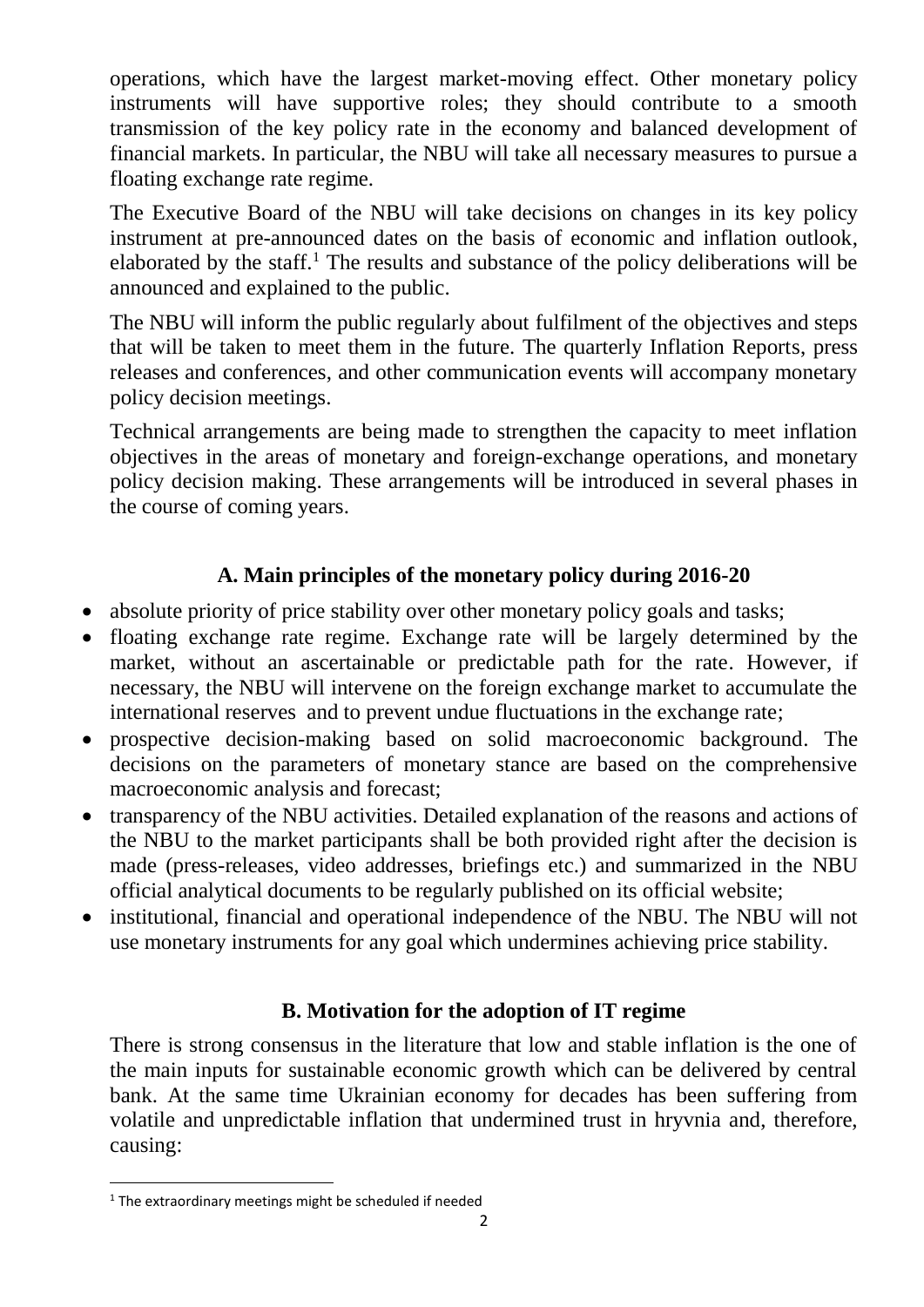- high interest rates on deposits and loans;
- incentives for dollarization as a natural hedge for depositors and due to relatively low cost of credit for borrowers;
- impediments for economic growth because of unstable business environment.

Simultaneously in many developed and developing countries IT regime has been successfully adopted and explored in order to build an environment of low and stable inflation, in which:

- inflation is no longer a major concern for households and businesses;
- the usage of and credibility of the domestic currency is strengthened;
- the real value of household incomes and savings is preserved;
- the economic agents are not using foreign currency as a means of exchange, store of value and a price-wage setting mechanism;
- low nominal interest rates support investment process and economic growth;
- households and businesses adequately assess the exchange rate risks and are ready for potentially large fluctuations in the exchange rate, resulting in changes of the values of their savings and debts denominated in foreign currency.

The monetary policy of the NBU will be aimed at creation of macroeconomic environment in Ukraine with the above mentioned characteristics.

Given the changes in the macroeconomic fundamentals and on-going comprehensive reforms, the Ukrainian economy is likely to undergo substantial structural transformation in the coming years. Besides, Ukraine as a small open economy is exposed to the external shocks.

Under these circumstances, the fluctuations of nominal exchange rate should provide the main buffer of adjustment to these shocks. It means that in case of negative external shocks (for instance, decreasing demand for Ukrainian export or worsening terms of trade) affordable depreciation of exchange rate allows to preserve competitiveness, smooth effects on production sector and protect employment. In case of positive external shocks appreciation of exchange rate safeguards economy against overheating and high inflation.

This marks a significant departure from the fixed exchange rate policy applied in Ukraine in several lengthy episodes during the period of independence. Under that policy, the exchange rate was meant to be an anchor for all nominal contracts and level of inflation in the economy. Instead, the exchange rate peg has contributed to the accumulation of macroeconomic imbalances and proved incapable of securing stable and low levels of inflation, nor supporting growth in the medium term.

Moreover, the exchange rate peg has made public expectations highly sensitive to exchange rate movements. Consequently, it created incentives for the excessive risktaking, thus limiting the usage of exchange rate as a buffer to the external shocks.

The aim of the NBU will be to gradually shift public attention from the exchange rate movements to the inflation rate. This could be done only by developing consistent, transparent monetary policy aimed at price stability. The real shift in the expectations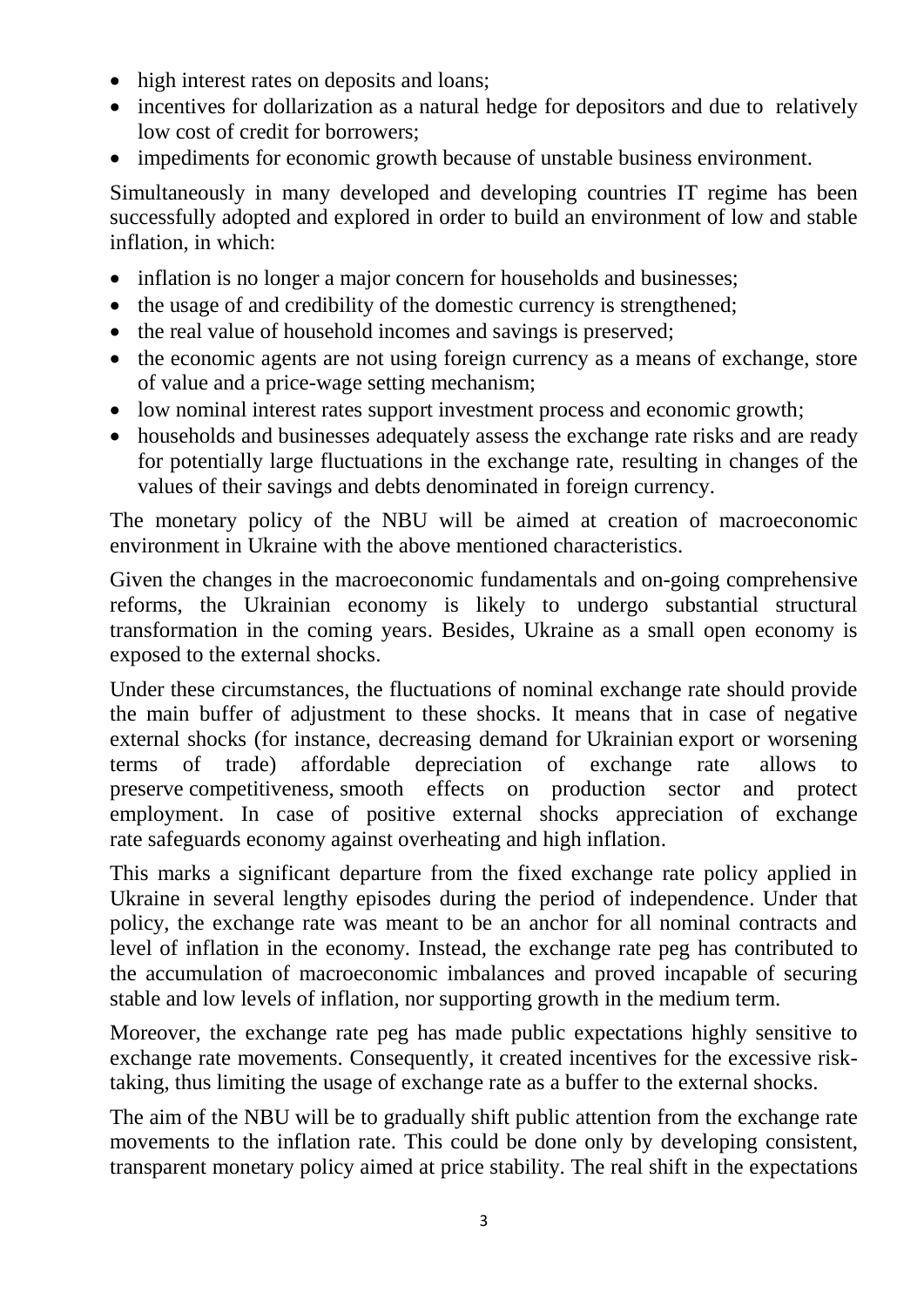could be achieved only with the successful story of bringing down inflation and keeping its stable.

The monetary targeting could be considered as a transitory option on the way to the full-fledged IT. Under the existing arrangement with the IMF the quantitative indicative targets for base money have been set in accordance with disinflationary objectives. These criteria are subject to the regular quarterly review and, as we progress with implementing the elements of an inflation targeting regime, we would aim at transforming the quantitative monetary targets into inflation target consultation clauses. This is because the experience of other countries points to many drawbacks monetary targeting has in a medium-term. In particular, in the emerging economies, like Ukraine, money demand is unpredictable, which makes it hard to anchor inflation expectations with the monetary targets.

Thus, eventually, IT framework, consisting of a set of practices to perform a rulebased, accountable and transparent monetary policy, is the most suitable prospective regime for Ukraine.

# **C. Exchange rate policy**

The NBU is committed to the floating exchange rate regime, implying that the monetary policy will not be aimed at achieving the certain level or interval of exchange rate. The NBU will gradually reduce its presence in the FX market. The NBU will facilitate the unobstructed functioning of the FX market, and will make all regulations, rules, and procedures known and transparent to the market participants. The NBU will gradually relax administrative measures and regulations, which limit exchange rate flexibility, aiming at developing transparent and liquid domestic FX market

At the same time, the NBU will use its FX interventions for purposes of a) FX reserve accumulation, b) a smooth functioning of the foreign exchange market, c) support to the transmission of the key interest rate as the main policy instrument.

Rebuilding international reserves is considered as one of the important tasks of the NBU in the next few years, given fragile economic situation and unstable market expectations. Hence, the adequate level of international reserves will serve as a stabilizing safeguard of the financial system and the economy against potential shocks.

Objectives of the price stability and reserves accumulation have potential to be inconsistent with each other under certain circumstances. In such a case the priority of price stability goal will be respected.

The NBU will intervene in the foreign exchange market if necessary to smooth the excessive volatility of the exchange rate if it endangers the achievement of the NBU`s main goals. At the same time, the NBU does not intend to determine exchange rate dynamics. The possibility of exchange rate movements, equally in the both directions, will be an important element in limiting excessive risk taking by the economic agents.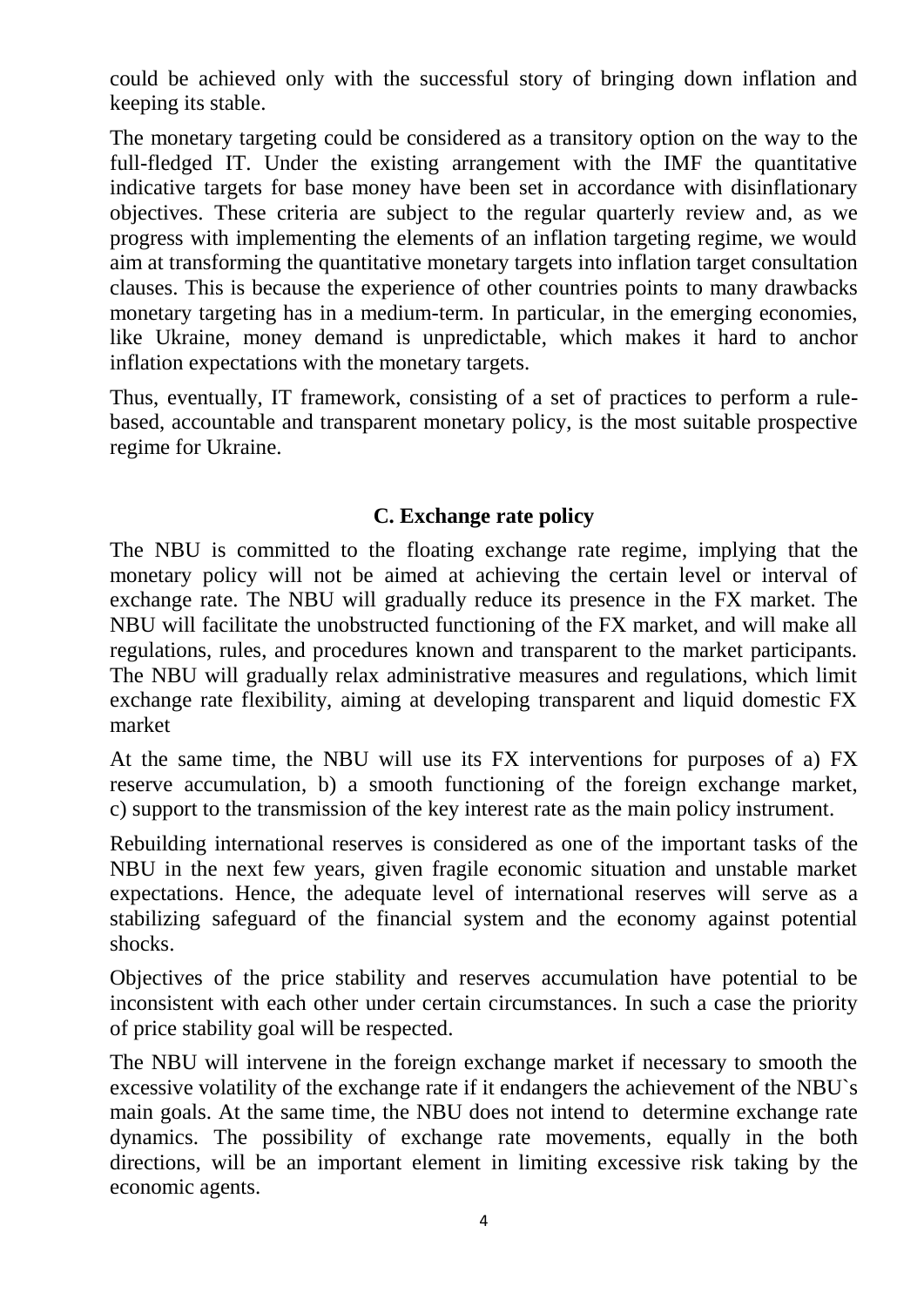# **D. Main elements of the new framework**

### **Setting inflation objectives**

The inflation objectives measured by the Consumer Price Index are to be set by the Council of the National Bank of Ukraine.

Law "On the National Bank of Ukraine" states that price stability is low and stable inflation rate, measured by consumer price index, in the medium term.

The medium-term inflation objective is set at 5% for the annual increase in consumer price index. The Council of the NBU deems this inflation rate as optimal in the medium term, given the fundamentals of the Ukrainian economy.

At the same time, this level is set on a slightly higher level compared with industrialized countries to reflect the processes of structural adjustment and productivity growth, which the Ukrainian economy is to undergo in the coming years.

The medium-term inflation objective will be achieved gradually. In particular, the short-term inflation objectives for the annual increase in consumer price index are going to be as follows:

- December 2016:  $12 + (-3)$  % YoY
- December 2017:  $8 +/- 2 \%$  YoY
- December 2018:  $6 +/- 2$  % YoY
- December 2019 and after:  $5 +/- 1$  % YoY

### **Achieving inflation objectives**

The NBU will achieve the inflation objectives primarily by adjusting the key policy interest rate – the interest rate on the NBU`s main liquidity regulation operations, which have the largest market-moving effect. Hence, depending on structural liquidity position of the banking system (i.e. either shortage or surplus) key policy rate will be attributed to regular liquidity providing (e.g. refinancing tenders) or sterilization operations (e.g. the NBU`s CD placement tenders). These operations will be invariably conducted in a price setting manner.

The key policy rate (which will also be synchronized with the discount rate) is to be set by the NBU`s Executive Board and reflects the NBU`s monetary policy stance providing the operational target for short-term interest rates in the interbank money market.

The key interest rate will be supported by a corridor of interest rates on overnight lending and deposit facilities to steer short-term interest rates in the interbank money market by limiting their fluctuations around the key policy rate.

Further transmission of changes in the key policy rate and in short-term market rates into the real economy takes place through various channels (interest, exchange rate, other assets, credit, etc.).

Other monetary policy instruments will have supportive role in achieving inflation targets including: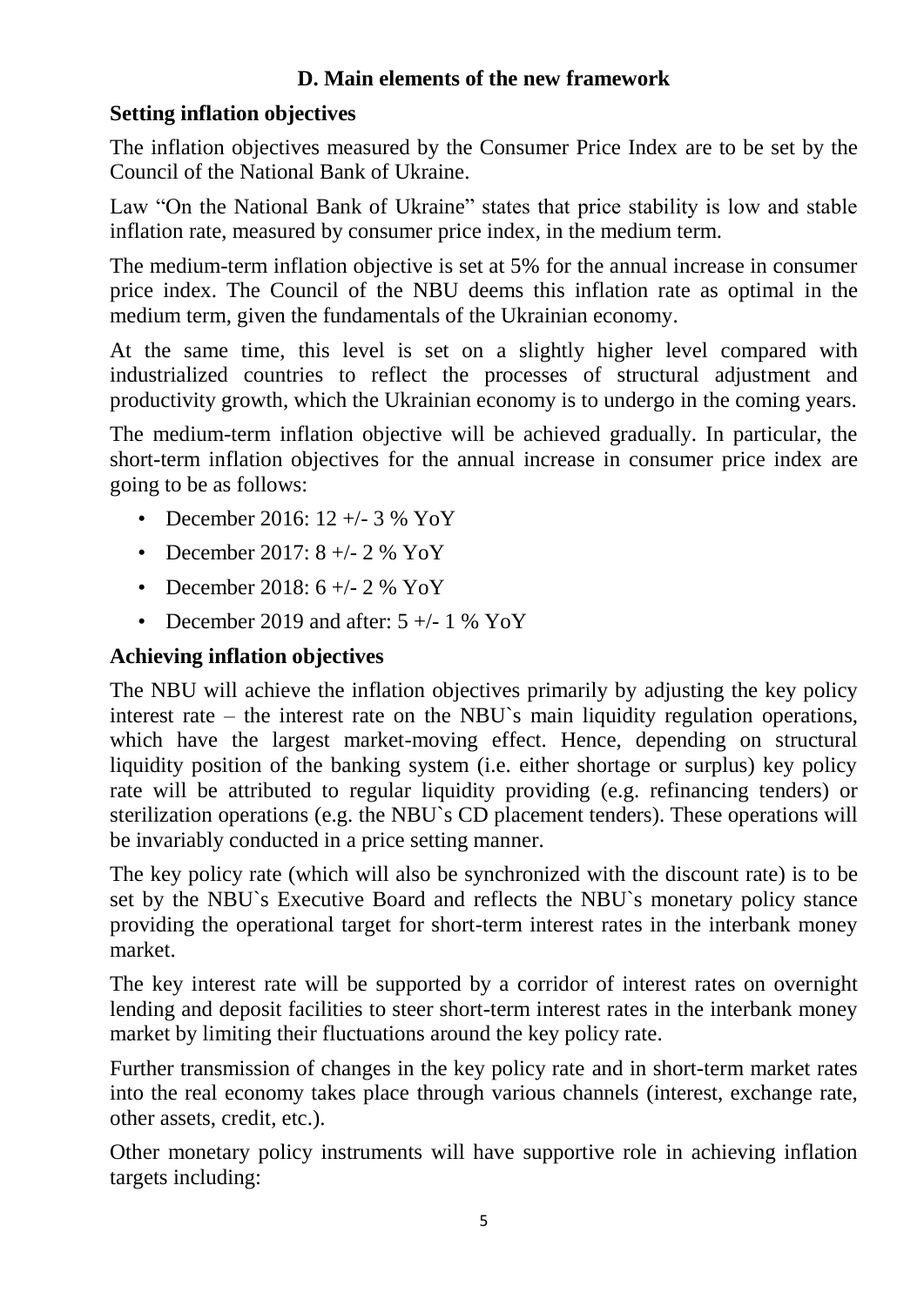(1) *fine-tuning and structural liquidity regulation operations*, i.e., refinancing tenders and CD placement tenders with maturities different from those under main liquidity regulation operations, repo transactions, FX swaps, purchase and sale of the Ukrainian government bonds etc**.** These operations will be used as complementary monetary policy instruments to smooth the effects on interest rates caused by large liquidity fluctuations in the market and contribute to a balanced development of money and securities markets. These additional instruments will be mostly provided in a price taking manner, as their objective will not be to influence the level of rates, but smooth out the functioning of the markets by assisting with liquidity management by market participants.

(2) *reserve requirements*. This instrument will be used to adjust the liquidity of banking system and smooth the transmission of the key policy rate to the interbank interest rates. Eventually, its use for monetary policy transmission will be discontinued.

(3) *foreign exchange interventions*. The NBU will intervene on the foreign exchange market in order to ensure the accumulation of international reserves to the desired level, to smooth out the excessive fluctuations of the exchange rate without negatively influencing the inflation target achievement, and to support the interest rate as the main policy instrument. However, no numerical targets for FX rate will be set. In the new monetary policy framework the FX rate is changing its role from an instrument to an indicator of monetary policy transmission. Monitoring of the FX rate developments will continue to be important for setting the key policy rate, as the FX channel is currently the most powerful one in monetary transmission mechanism.

The Executive Board of the NBU will make its decision on the key policy rate on regular and preannounced meetings (following the discussions on the Monetary Policy Committee). The decision on the key policy rate will be made based on a comprehensive analysis of macroeconomic, monetary and financial development, including macroeconomic forecast developed by the NBU. These projections of inflation and other macroeconomic indicators are based on quantitative models, the assumptions on regulated prices changes and other exogenous determinants of inflation, like the development of global economy, and the analysis of the real monetary conditions, including exchange rates, interest rates, monetary aggregates, credits and deposits, etc.

The process of formulating monetary policy decisions and forecasting inflation involves many uncertainties due to the exogenous shocks and ongoing systemic transformation processes in the Ukrainian economy. The NBU takes into account all available information at the point when inflation forecast and monetary policy decisions are done. The projections will be updated, as new information arrives. Policy actions (i.e. the change in the key interest rate) will be taken, if there is a significant risk of inflation will deviate from the declared objectives and the current monetary policy stance is deemed inconsistent with reaching the inflation objectives, so that the projections always reach the target on the desired horizon. The size and timing of the adjustment will be based on a view of monetary transmission and respecting its lags.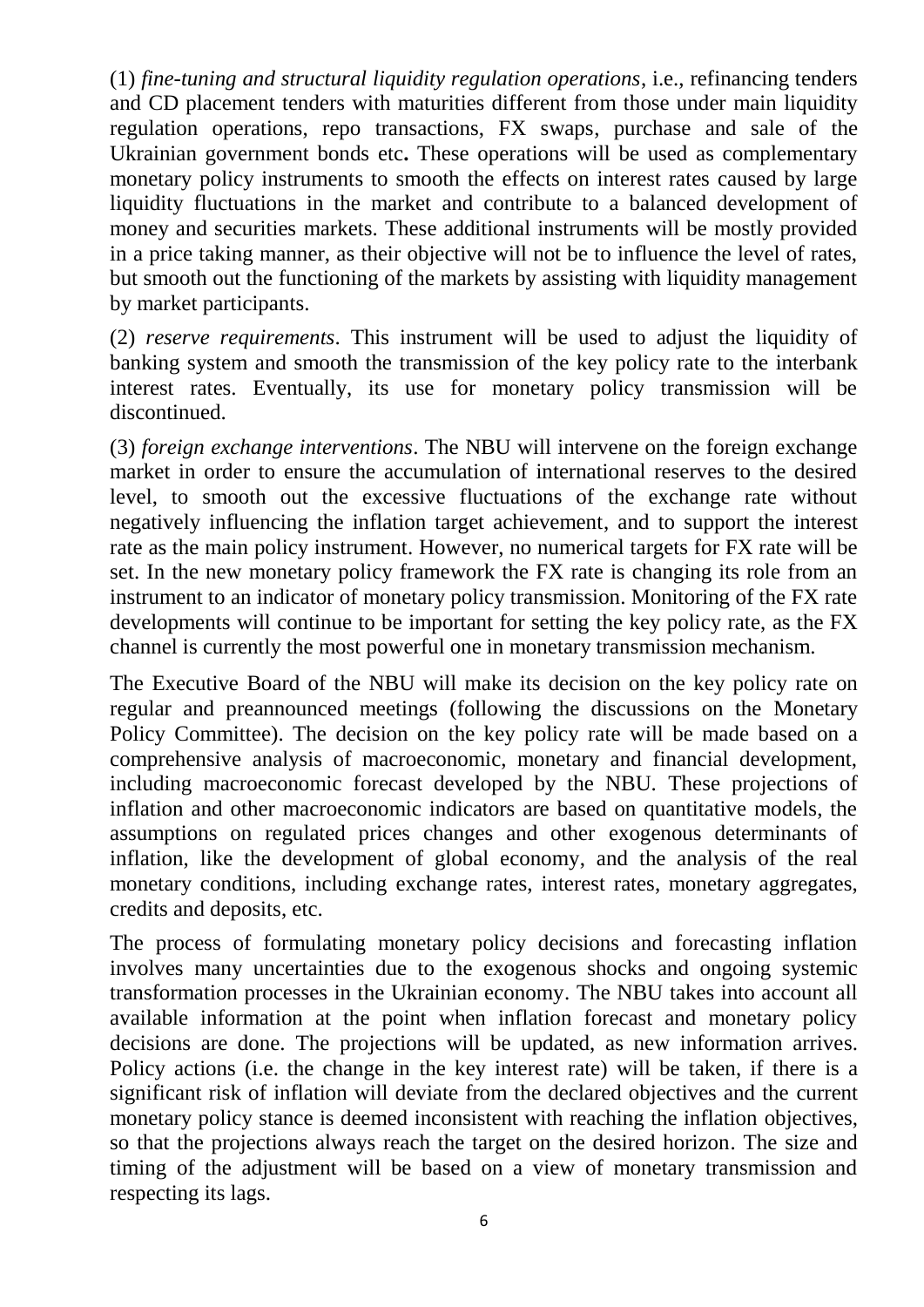Inflation could deviate from the preannounced target over the short term due to the external and domestic shocks beyond the control of monetary policy such as swings in commodity prices and other highly volatile components of the CPI, divergence of administratively regulated prices from preannounced paths, etc. Bringing inflation down to targeted level in the shortest possible time in all such circumstances could be very costly in terms of economic growth. Thus the reaction of monetary policy will be to prevent the second round effects of such events in affecting inflation expectations and thus to preserve the goal of price stability in the medium run. The horizon on which the target should be preserved will be clearly communicated in every such case.

#### **E. Communication of monetary policy decisions**

In pursuing the inflation objectives, the NBU will implement monetary policy in a consistent, accountable and transparent manner to stabilize inflation expectations.

The NBU will inform the public regularly on fulfilment of inflation objectives, policy actions taken and reasons behind them.

Meetings of the Executive Board of the NBU on key interest rate decision will be held according to the pre-announced schedule. Its outcomes and the reasoning of the decisions made will be announced to the public.

The Inflation Report will be the main tool of the monetary policy communication to the general public. The first issue of the Inflation Report was released at the end of March 2015. It will be issued quarterly and contain the assessment of the current economic situation, macroeconomic forecast with a special focus on the projection of inflation and the analysis of main risks to meet inflation objectives, and the impacts of future developments and risks on monetary policy.

The NBU will communicate with the public and specific interest groups through a series of regular publications, press conferences and releases after policy decisions, as well as through ad-hoc analytical seminars, conferences and publications on special topics.

# **F. The NBU independence**

Central bank's independence is a cornerstone of maintaining price stability. The NBU has institutional, financial and operational independence that is enhanced by changes in the Law "On the National Bank of Ukraine" approved in 2015.

At the same time granting the central bank with higher independence assumes the growth of accountability which in case of the NBU will be achieved through stronger transparency and reporting to the public and to the Council of the NBU. The abovementioned changes in the legislation envisaged the greater supervisory role of the NBU`s Council under the monetary policy implemented by the NBU`s Executive Board.